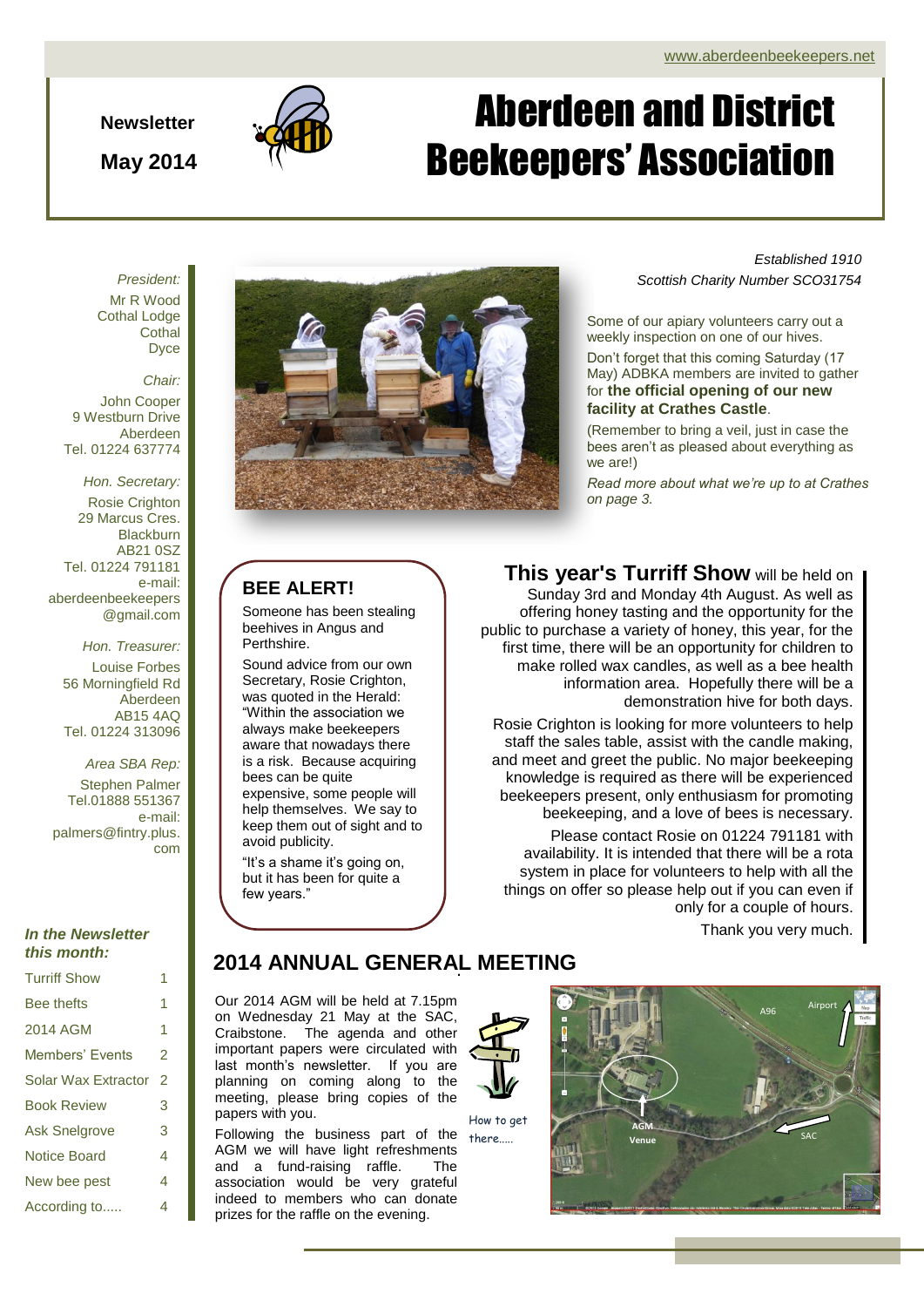# Page 2 of 4 ADBKA Newsletter

#### **OFFICIAL OPENING OF ADBKA's CRATHES APIARY**

Saturday 17 May at 2.00pm *(Crathes Castle is 15 miles West of* 

*Aberdeen and 3 miles East of Banchory, with the entrance to the castle well signposted on the A93)*

### **APIARY DEMONSTRATION:**

**Dealing with Oil Seed Rape** Sunday 1 June at 2.00pm Fintry Schoolhouse, Fintry, Turriff, AB53 5RN *(OSR HGR: NJ75293 – 54613)*

### **ABERDEEN AND DISTRICT BEEKEEPERS' ASSOCIATION**

**2014 ANNUAL GENERAL MEETING** Wednesday 21 May at 7.15pm Engineering Lecture Theatre, SAC, Craibstone, AB21 9YA

**Please note the change of venue from that advertised in the 2014 Events Programme**

### **APIARY DEMONSTRATION:**

**Making nucs and their uses** Saturday 14 June at 2.00pm ADBKA Apiary Crathes Castle, Banchory, AB31 5QJ

#### **APIARY DEMONSTRATION:**

**Disease inspection and demonstration of shook swarm methods, with Kirsty Sutherland**

Saturday 28 June at 2.00pm ADBKA Apiary Crathes Castle, Banchory, AB31 5QJ

Thumbing through an old beekeeping book, ADBKA committee member Ian Douglas spotted this plan for a **simple solar wax extractor**. It's a wooden box, lined with insulation, with a metal tray inside, which is shaped to form an opening at one end. A piece of old zinc queen excluder is fashioned to form a dam to stop solids from sliding down, and a dish beneath the open end of the tray collects the melted wax. A couple of posts nailed to the sides hold the box at an angle of 45 degrees to the ground.

The "secret" of the extractor is the lid of two sheets of glass, held 25mm apart by a wooden baton. The double glazing concentrates the heat generated by the sun and holds the internal temperature up if the sun is obscured by passing clouds.



### **Visit the ADBKA Honey Jar Store for:**

Ragus Candy Apistan (10 strips, sufficient for 5 hives) Ambrosia Syrup Honey Jars and Lids Mesh Floors – National size (wire only) Hessian Squares for smoker fuel *Free loan of:* Honey extractors Mini-melters Heather honey press Wax extractor

Wax foundation press

Approximately half a mile along Laurel Drive, turn into Laurel Place on your right - it's a semi-circle so take the second entrance into this street. Now turn left into Laurel Avenue. Danestone Market Garden is signposted, on the left, about 100 yards along.

**Danestone Market Garden AB22 8AJ**

*For the loan items, a returnable £10 deposit is required, with the maximum length of loan being two weeks. As other members may be waiting to borrow extractors, etc. these must be returned on time and in a clean condition.*

The store is open between 6.30pm and 8pm on Wednesday evenings and at other times by arrangement with Sandy Gordon (Tel: 01224 484540)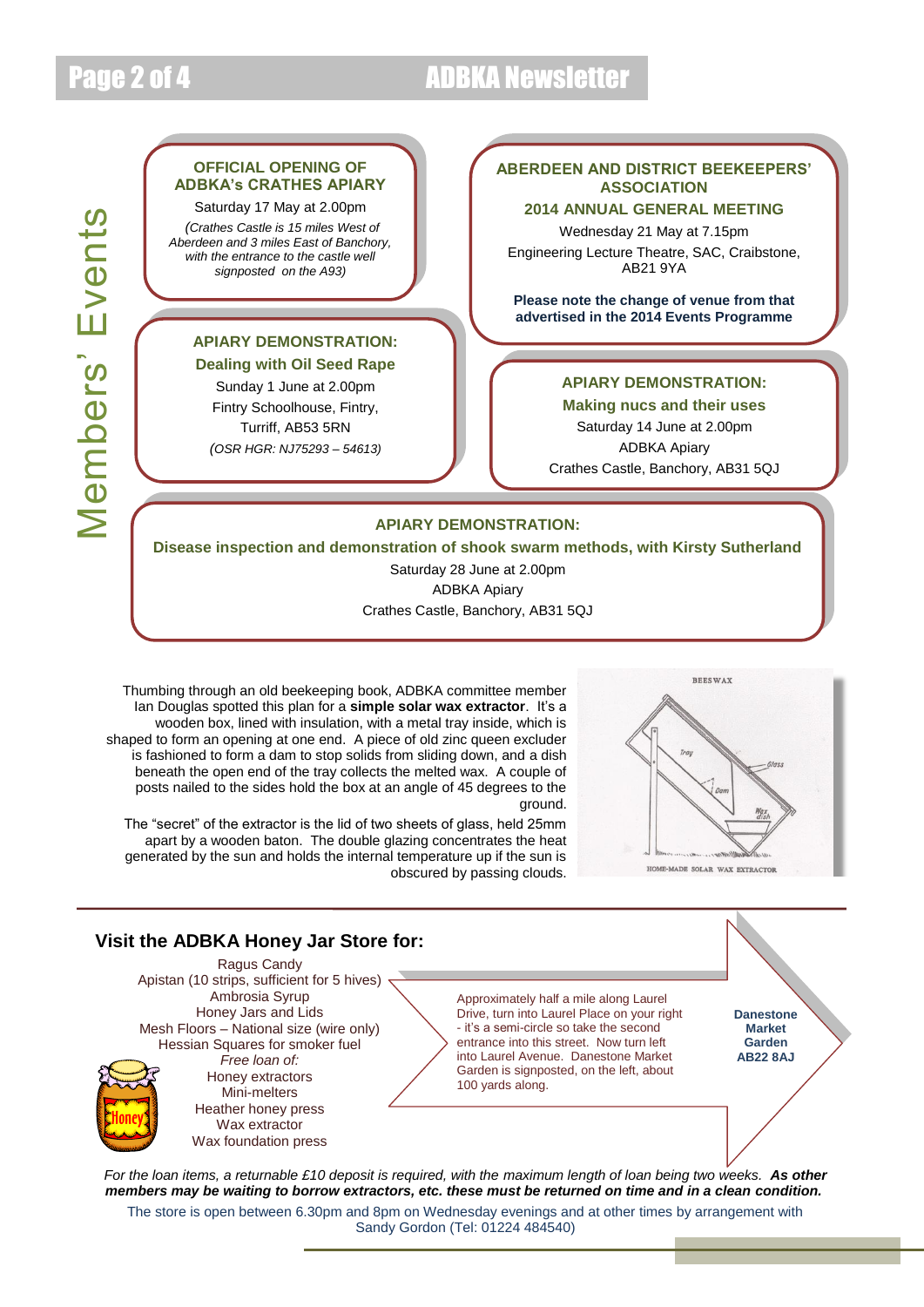# Page 3 of 4 ADBKA Newsletter

I was given this small book – a mere 67 pages long – in 1985. It is one of the few books on bees and beekeeping that I have consulted every year since. Packed into this slender volume is much common sense, applied apicultural science and practice. There are few beekeeping books that can truly claim to be unique, but this book certainly deserves that accolade.

The book has two central principles: firstly it aims to teach beekeepers 'how to know what happens inside the hive by observation on the outside'; secondly that we greatly disturb the bees by constantly opening the hive – 'A healthy colony must have peace if it is to perform its productive rôle.' The author makes a perform its productive rôle.' strong case for beekeepers taking sufficient time to careful observe the activity at the hive entrance before even considering whether to open the hive or not

'All year round it is through this little opening that the life of the colony pulses. Here it breathes and rejects all that it will not tolerate in its domain. Here it transmits its meaningful message for the person who can understand it. Here the colony's behaviour informs the beekeeper of its problems and state of health, and lets him know whether it needs his help.'

The book has a deceptively simple format: the chapters work through the beekeeping year, commencing with the winter period. The observations are tabulated on the left hand side of the page and the accompanying explanation is on the right hand side of the page. This book is translated from German and occasionally the English is a little stilted, but the short and direct explanations that comment on individual observations can only be described as nuggets of pure gold. There are a few black and white photographs to illustrate some of the major points that the book seeks to make

Observation at the hive entrance doesn't mean simply what is seen; the author also encourages the use of smell and hearing. For example if the beekeeper observes during the winter a badly soiled entrance which gives off heat and spreads an odour resembling that of fresh bread, the colony may well have dysentery. During cleansing flights if bees are seen with the so-called 'K-Wing' there are strong grounds for presuming that acarine is present, or if the hive entrance and the area in front of the hive is spread with liquid light yellow faeces there is the probability of the bees having an acute case of Nosema disease and the colony is slowly dying out.

In the Spring if a large amount of condensation is seen at the entrance and the flying bees are bring into the hive pollen, then the bees are nursing large areas of brood and the queen is laying. 'This can serve as a barometer for egg-laying and yield of the colony'. If two hives within the apiary show great activity but there is no fighting, robbing may be at a high level – often one

## **BOOK REVIEW**

## **At the Hive Entrance** *by H Storch*



colony is the robber and the other robbed.

Month by month, as the season progresses, there are many small and detailed observations made by the author; each of which is given a simple and helpful explanation. I particularly like two comments made in the July chapter: 'All the colonies fly as if in the main nectar flow, but yet the bees that return do not seem to be laden … the lime is flowering. It excites the bees, even when it gives no honey – which is the norm.' Or: 'A July storm is about to burst … tens of thousands of bees return to the big colonies so as not to be caught in the storm. However, this return lasts much longer than if the storm had burst at the same hour one month earlier. Why? The sources of nectar begin to dry up and so as not to return with their crops empty, many of the bees fly further afield … such long distance flights do not supply much nectar for a large part of consumed as fuel during the return flight.' There are many such comments such as these which are far too numerous to reproduce for this review – but they all reward careful consideration and they encourage the beekeeper to look for similar activity at the entrance of their own hives.

The author also points out that during the winter the colony writes its own history on the bottom board of its hive. He encourages the use of a bottom board cover that can be removed in the early Spring; this cover board complements the observations made at the hive entrance. Beekeepers that use ventilated floors as part of their varroa control programme can use the removable white board to great effect to monitor the general activity level and health of the colony.

If you haven't read this book – then make a resolution to do so. 'The observations discussed in this book will help the beekeeper enormously in learning to recognise, understand and interpret the different situations presented by the apiary. The beekeeper will only be worthy of the title the day a look at the hive entrance … or beneath the frames tells him with certainty the internal situation of the colony.' This book is a plea for patience in beekeeping; just stop, look and listen, before you lift the roof of the colony. You will learn much and harm the bees less.

*Dr Stephen Palmer FRGS FLS Master Beekeeper, Aberdeenshire*

#### **SWARMING**



Given the very public position of **our new apiary at Crathes Castle**, we're particularly keen to avoid swarming, at least as far as possible. So, we've reached for Leonard Snelgrove's 1934 book, *Swarming – it's control and prevention*. Reassuringly, he tells us in the first chapter that "The reader should realise that although the method needs a detailed and somewhat elaborate description it is extremely simple to apply".

If all goes well, we should reach the end of the season with no swarms, new queens for each of our colonies, two or three nucs to increase our stocks and a reasonable surplus of honey.

What chance do you think we have of seeing all of this come to pass? Don't answer that.